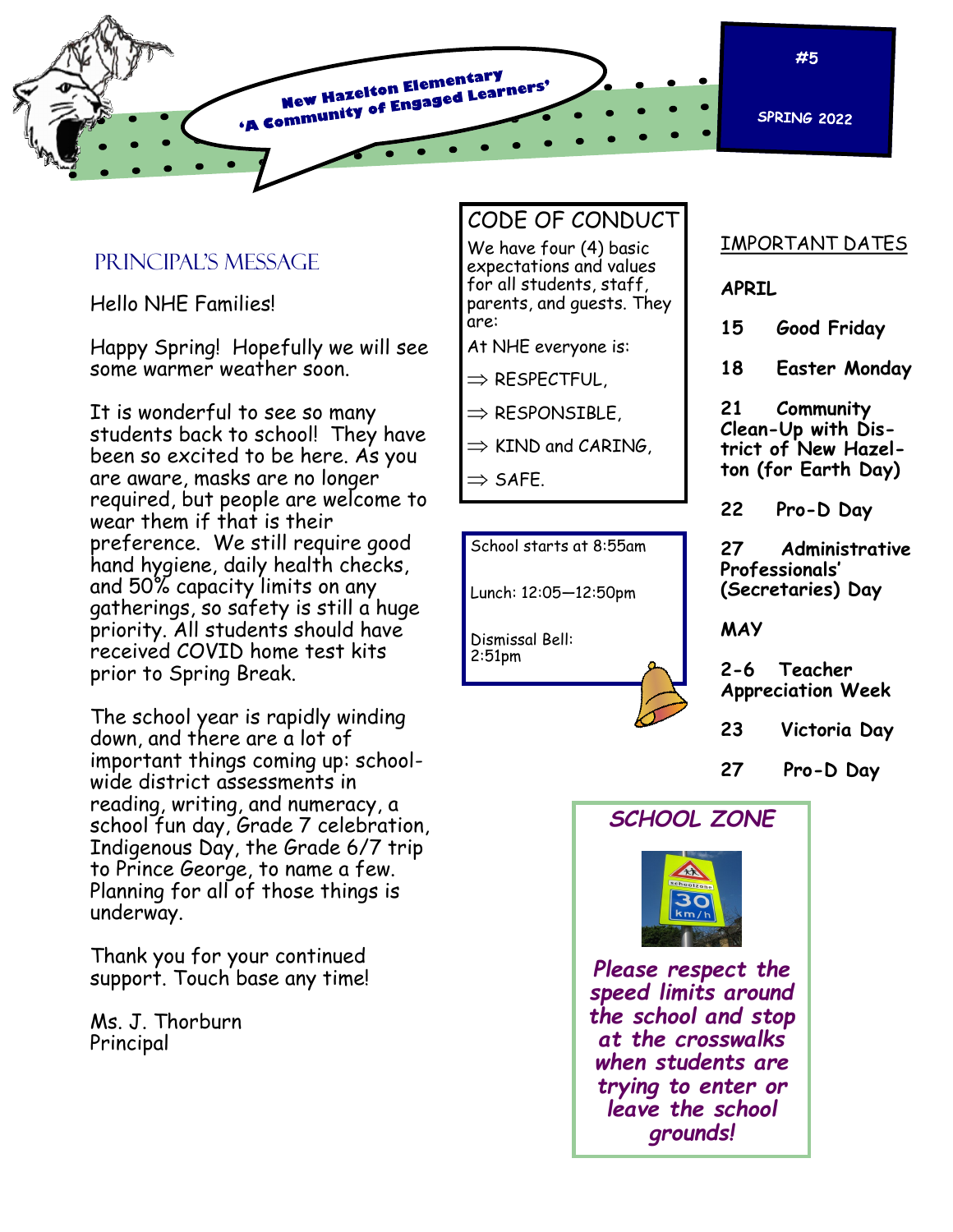# **REMINDERS FROM THE OFFICE**

- Office staff also do lunch supervision, so if you need to call between 12noon and 1pm, please leave a message, as no one is in the office at that time.
- Please label your child's clothes, backpacks, shoes, etc. It makes tracking down items much easier if something gets lost or left behind.
- Please call the school by 9am if your child is going to be absent.
- **If your child has a change to their routine (e.g., not taking bus, or taking the bus, or going home with a friend), please send a note with your child that morning or call the school before 2:15 p.m.**
- We do have children with peanut allergies; please help us keep them safe by avoiding sending peanut products to school.

## *STAY UP TO DATE! Check the following places for important school information:*

*<http://newhazelton.cmsd.bc.ca>*

*[www.cmsd.bc.ca](http://www.cmsd.bc.ca)*

*On Facebook at Friends of New Hazelton Elementary*

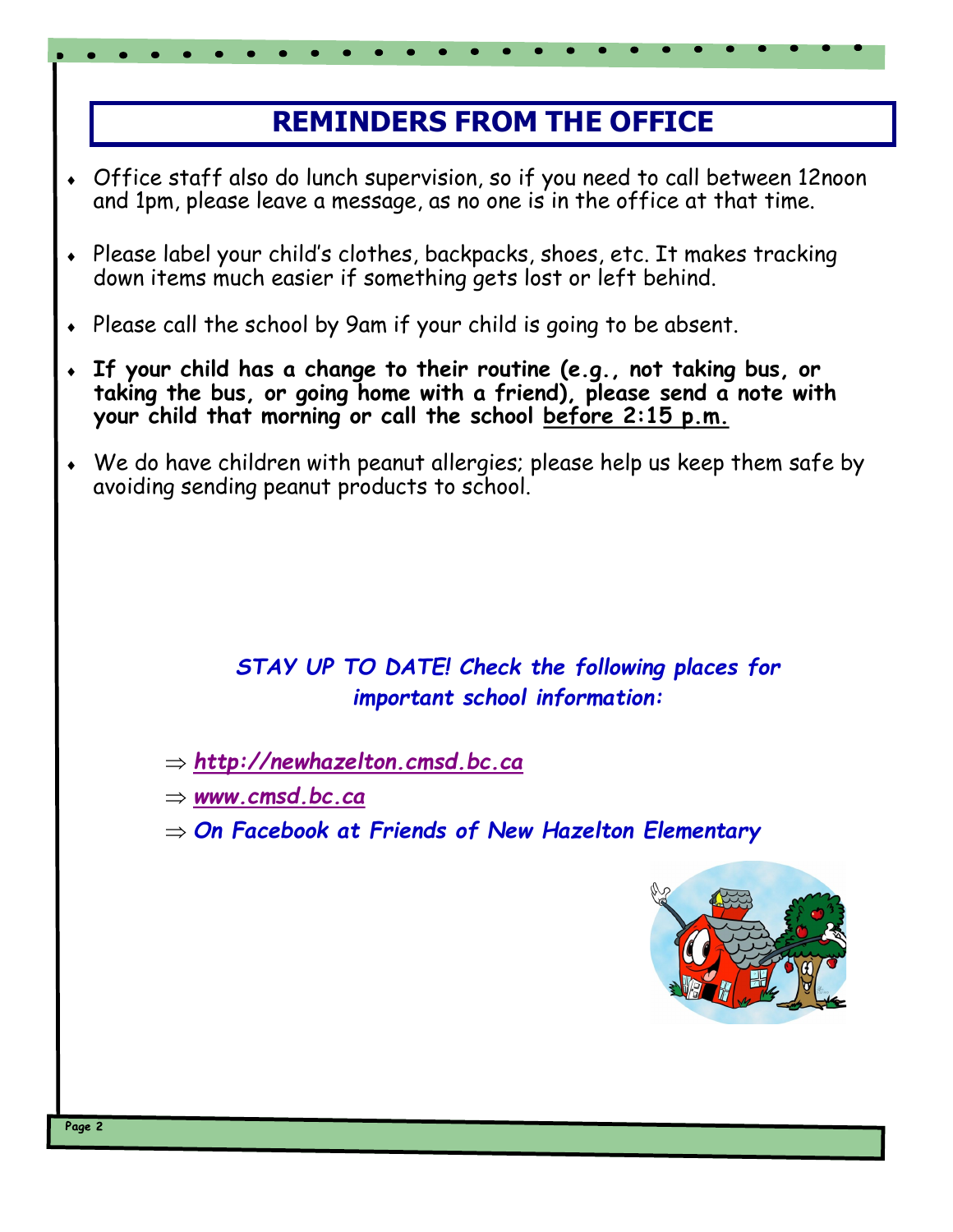# **MRS. BARR'S GRADE 3/4 CLASS**

It is great to see everyone back to class after Spring Break! Our days are flying by as we work hard to learn so much more before the end of June.

## **Our new topics include**:

Mathematics: Division and Fractions Science: The Seasons and States of Matter Language Arts: Points of View, Perspective, Story Writing and new Spelling lists Careers: Community Helpers and Jobs Health: Effects of Substance Abuse

We are grateful to Ms. Millar for arranging for **FYI Doctors** to once again visit our school and provide FREE eye exams to our students. If you have not already done so, please fill out the parental consent form that was sent home at the beginning of the month so that your child can take part.

Please sign and return your child's term 2 **report card envelope** so that we know you have seen the report card.

The annual **School District testing** for Reading, Writing and Mathematics is coming up VERY soon. Please ensure that your child is well -rested so that they are prepared to complete these assessments to the best of their abilities.

The water fountains are working once again in the school, but children are still encouraged to bring their own **water bottles** to use during the day.

### **DAILY HEALTH CHECK WEBSITE**

https://www.k12dailycheck.gov.bc.ca/healthcheck?execution=e1s1

#### **DAILY HEALTH CHECK APP**

https://www.k12dailycheck.gov.bc.ca/mobile?lang=en